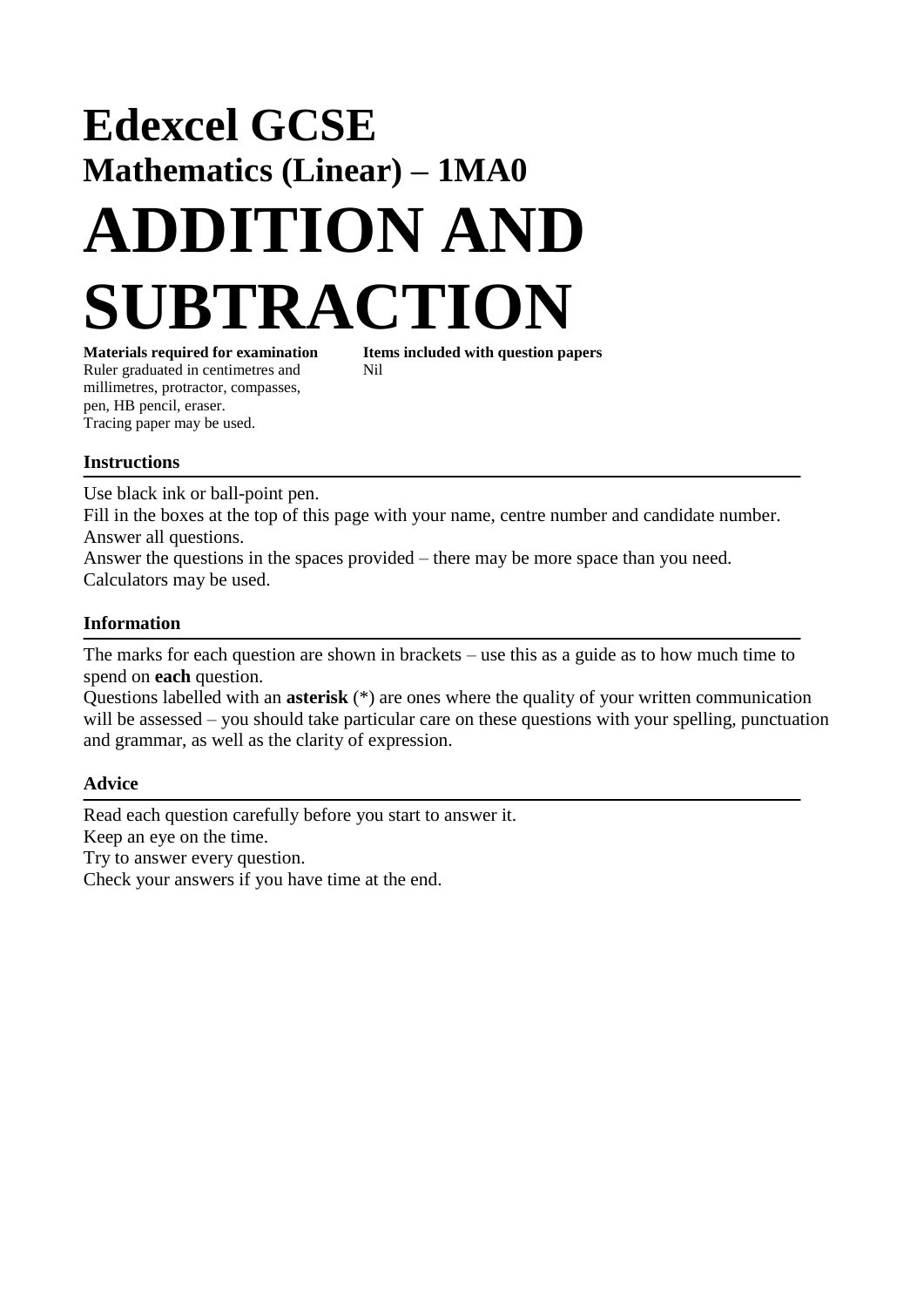**1.** There were 34 coins in a bag. Jim took 15 coins out of the bag. Rose put 17 coins into the bag.

How many coins are now in the bag?

...................................

**(Total 2 marks)**

**2.** 33 people were on a bus.

19 people got off. 15 people got on.

How many people are now on the bus?

**(Total 2 marks)**

…………………….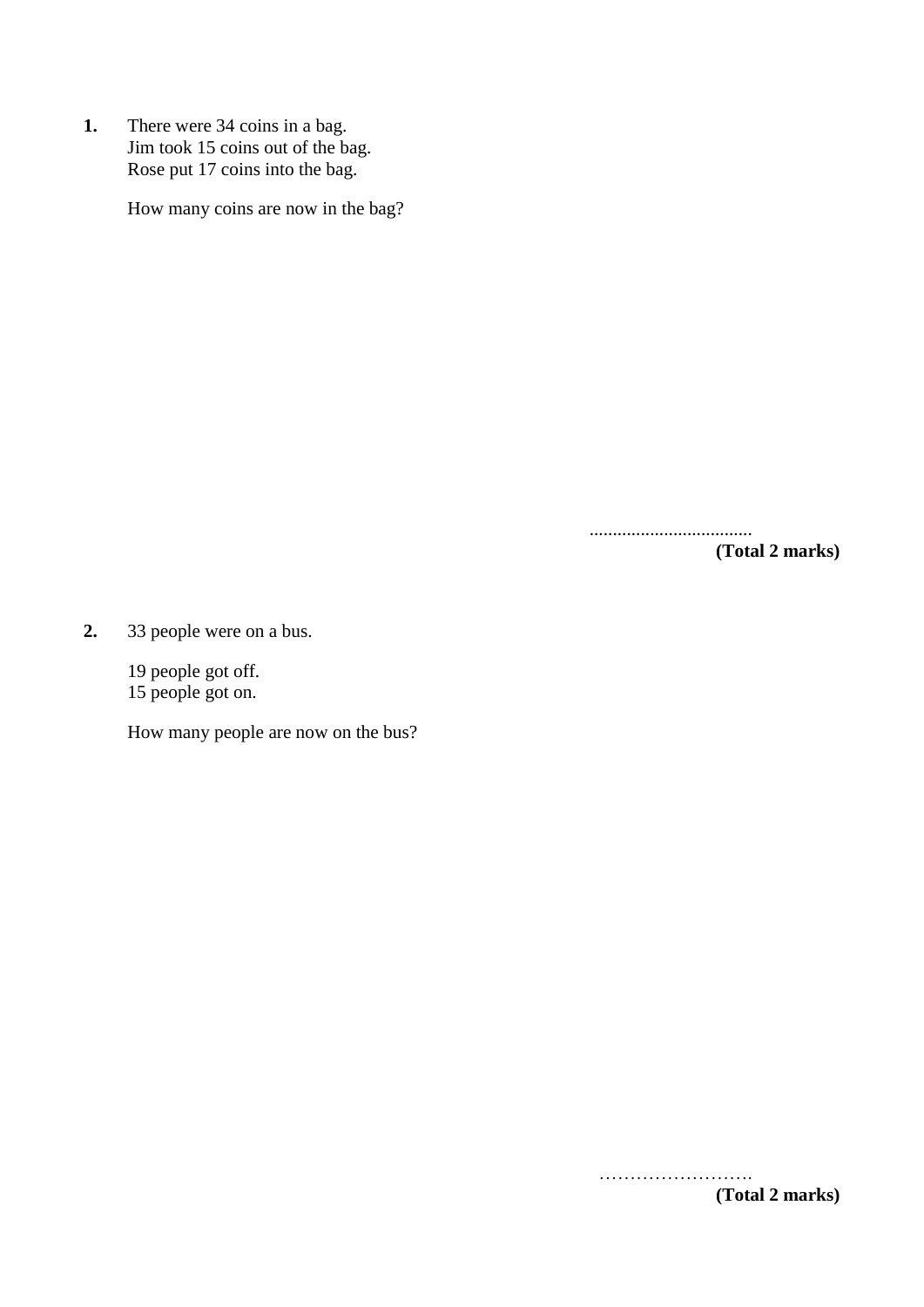| ۰.<br>×.<br>I      |        |
|--------------------|--------|
| ×<br>۰.<br>۰.<br>v | $\sim$ |

| Joe's Cafe        |       |  |  |  |
|-------------------|-------|--|--|--|
| <b>Prices</b>     |       |  |  |  |
| Cup of tea 70p    |       |  |  |  |
| Cup of coffee 85p |       |  |  |  |
| Can of cola 75p   |       |  |  |  |
| Roll              | £1.60 |  |  |  |
| Sandwich          | £1.35 |  |  |  |

Jonathan buys a can of cola and a roll.

(a) Work out the total cost.

£ ………………...

**(1)**

Sachin buys a cup of tea, a cup of coffee and 2 sandwiches.

(b) Work out the total cost.

£ ………………... **(2)**

Kim buys a can of cola, a cup of coffee and a sandwich. She pays with a £5 note.

(c) Work out how much change she should get.

£ ………………... **(3) (Total 6 marks)**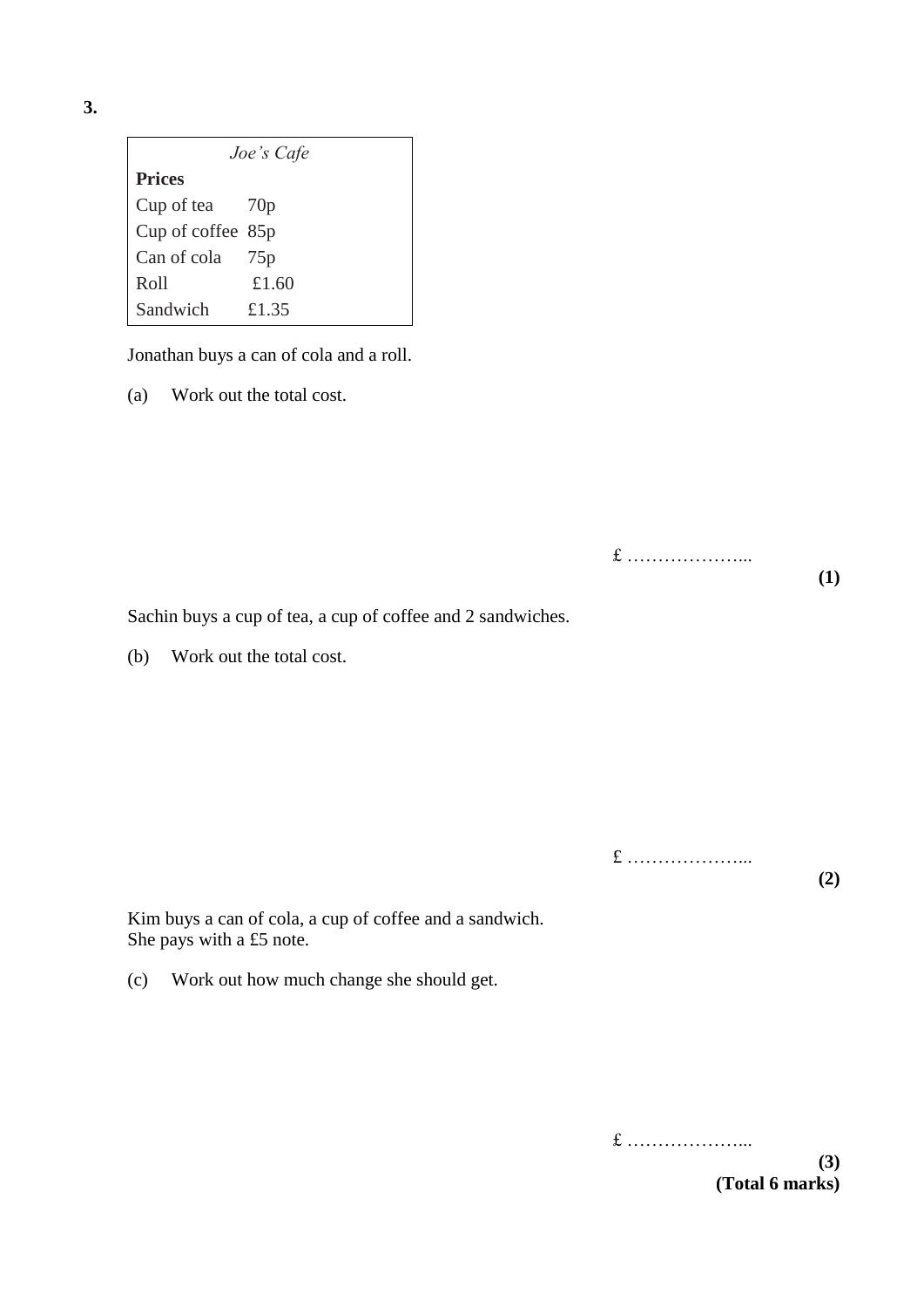**4.** Chris buys

1 map costing £4.50 1 whistle costing £1.35 2 bars of chocolate costing £0.55 **each**

He pays with a £10 note.

Work out how much change he should get.

£ .....................................

**(Total 3 marks)**

**5.** Susan is decorating her bedroom. She buys

1 paint brush costing £2.46

1 paint roller costing £3.08

2 tins of paint costing £5.95 **each**

She pays with a £20 note. Work out how much change she should get.

£......................................

**(Total 3 marks)**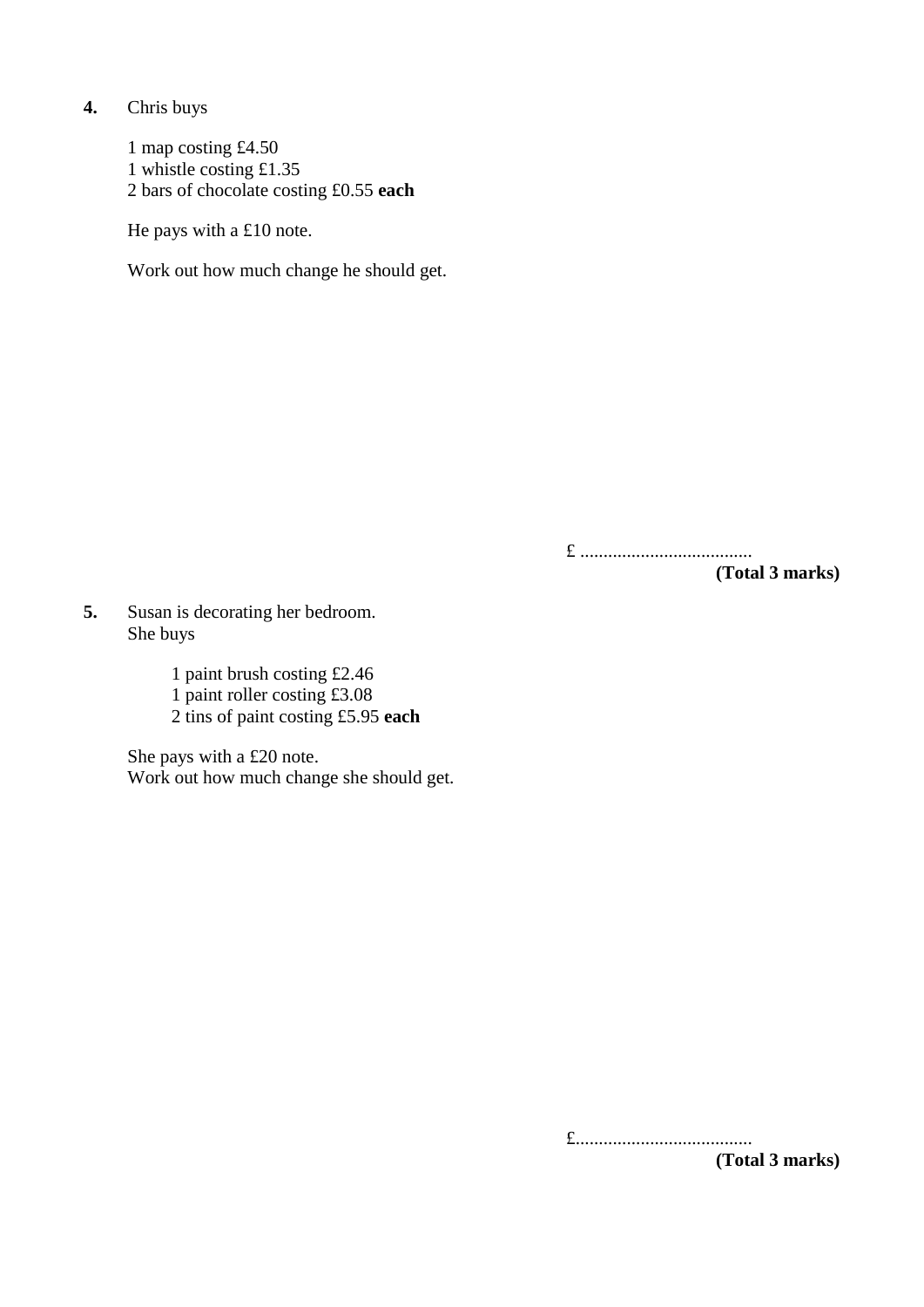# **6.** Rizwan buys

6 stamps at 25p each 2 packs of postcards at 89p per pack 1 pack of labels at £1.09

He pays with a £10 note.

Work out how much change Rizwan should get.

£ ............................................

**(Total 3 marks)**

**7.** Complete this bill.

| Michael's Cycle Repairs                              |                |                   |              |
|------------------------------------------------------|----------------|-------------------|--------------|
| <b>Description</b>                                   | <b>Number</b>  | Cost of each item | <b>Total</b> |
| <b>Brake blocks</b>                                  | $\overline{4}$ | £4.12             | £16.48       |
| <b>Brake</b> cables                                  | 2              | £5.68             | $f$          |
| Pedals                                               | 2              | £                 | £45.98       |
| Labour charge $1\frac{1}{2}$ hours at £12.00 an hour |                | $f$               |              |
|                                                      |                | <b>Total</b>      |              |

**(Total 4 marks)**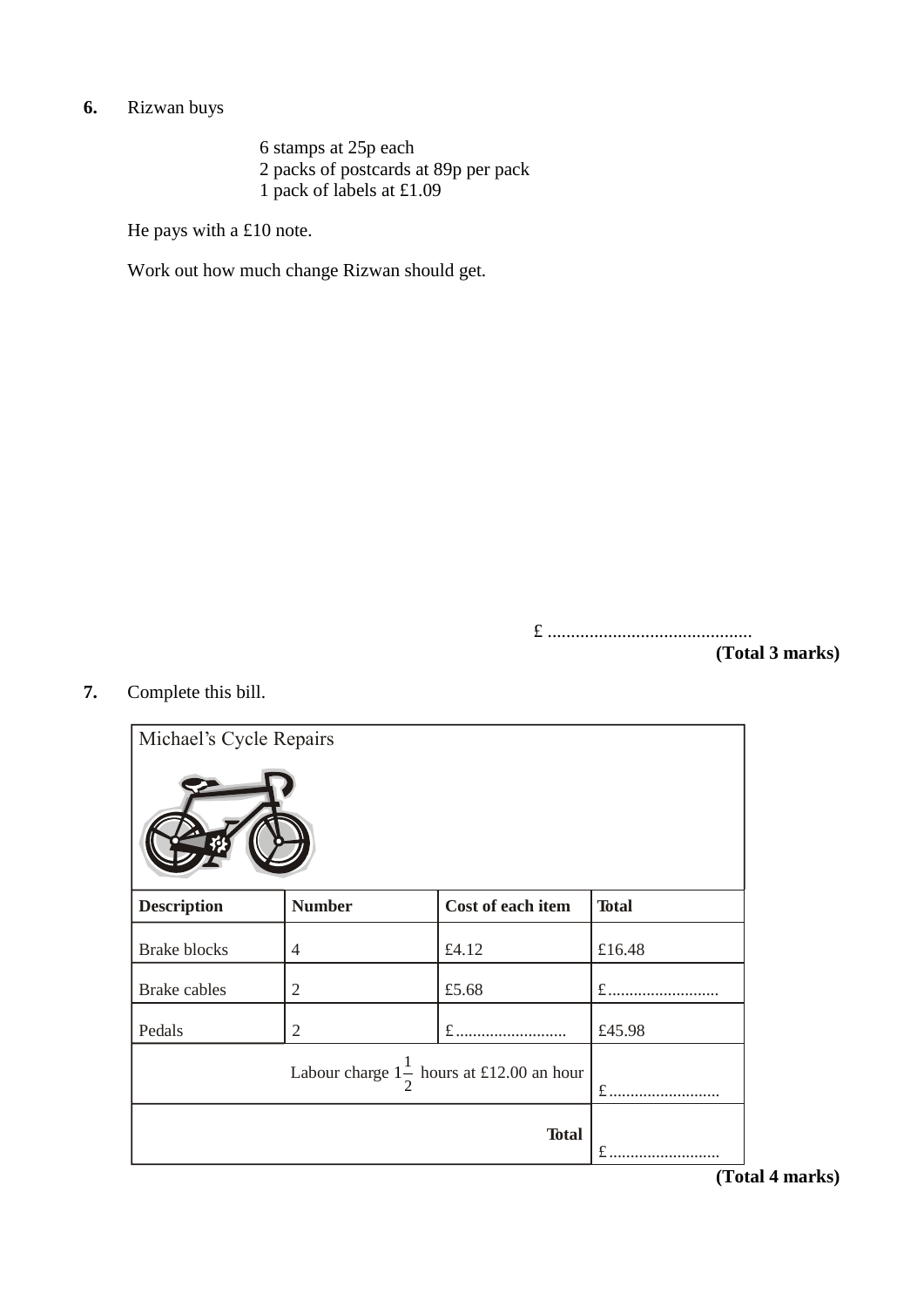| Cinema tickets |       |  |  |
|----------------|-------|--|--|
| Adult ticket:  | £8.65 |  |  |
| Child ticket:  | £4.90 |  |  |
| Senior ticket: | £5.85 |  |  |

Tony buys one child ticket and one senior ticket.

(a) Work out the total cost.

£ ..................................

........................

**(1)**

**(2)**

Stephanie buys adult tickets only. The total cost is £60.55

(b) How many adult tickets does she buy?

Kamala buys one adult ticket and two child tickets. She pays with a £20 note.

(c) How much change should she get?

**8.**

£ ..................................

**(3) (Total 6 marks)**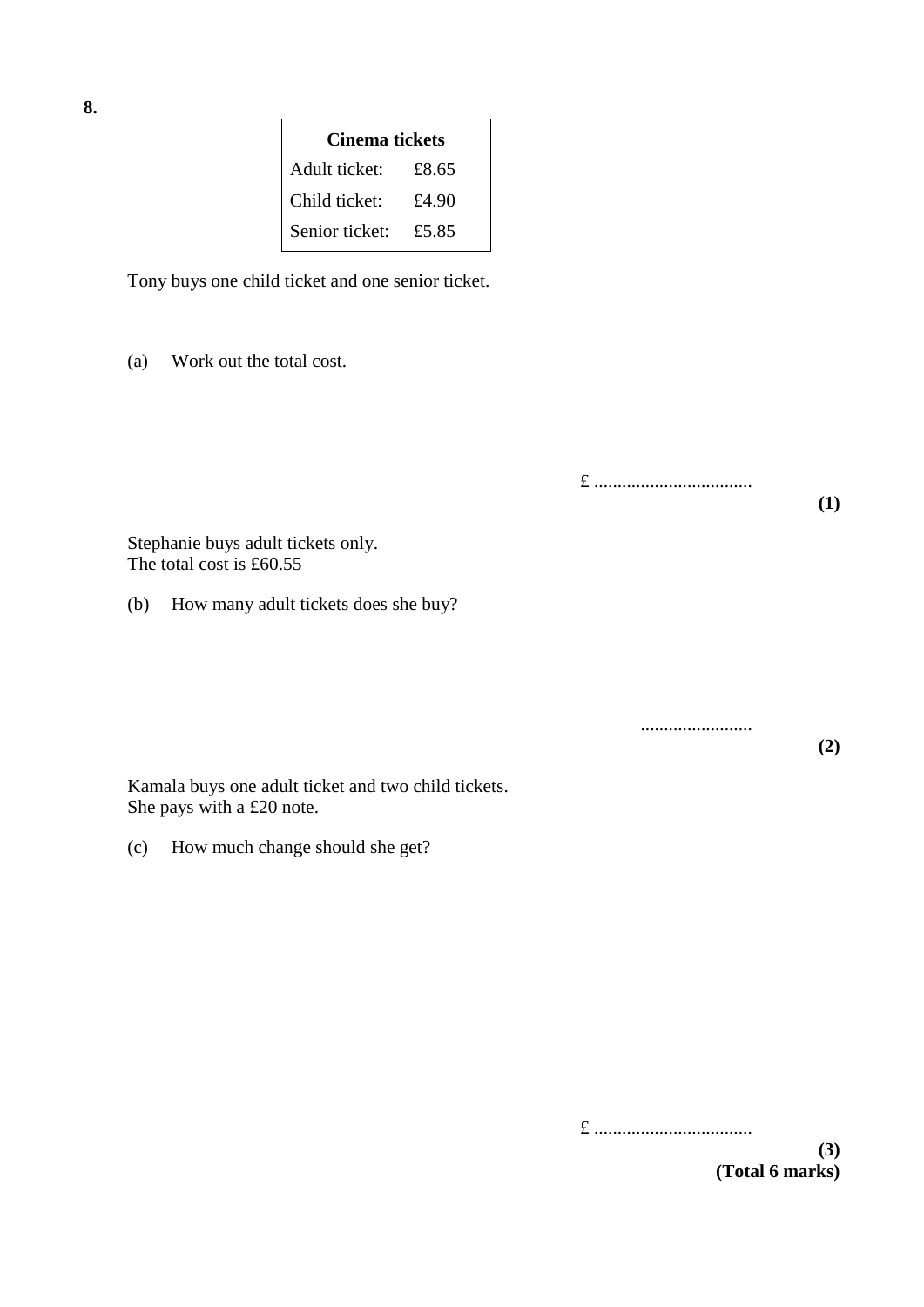**9.** Farah buys

2 pens at 84p each 3 folders at £1.35 each 1 pencil case at £1.49

She pays with a £10 note. Work out how much change Farah should get from £10.

£ ……………………………

**(Total 3 marks)**

**10.** Mrs Adams bought cinema tickets for 4 adults and their children.

An adult ticket costs £5 A child ticket costs £4

Mrs Adams paid a total of £48

Work out the number of child tickets bought by Mrs Adams.

.......................... **(Total 3 marks)**

**11.** Work out

 $7.6 - 4.83$ 

.......................... **(Total 3 mark)**